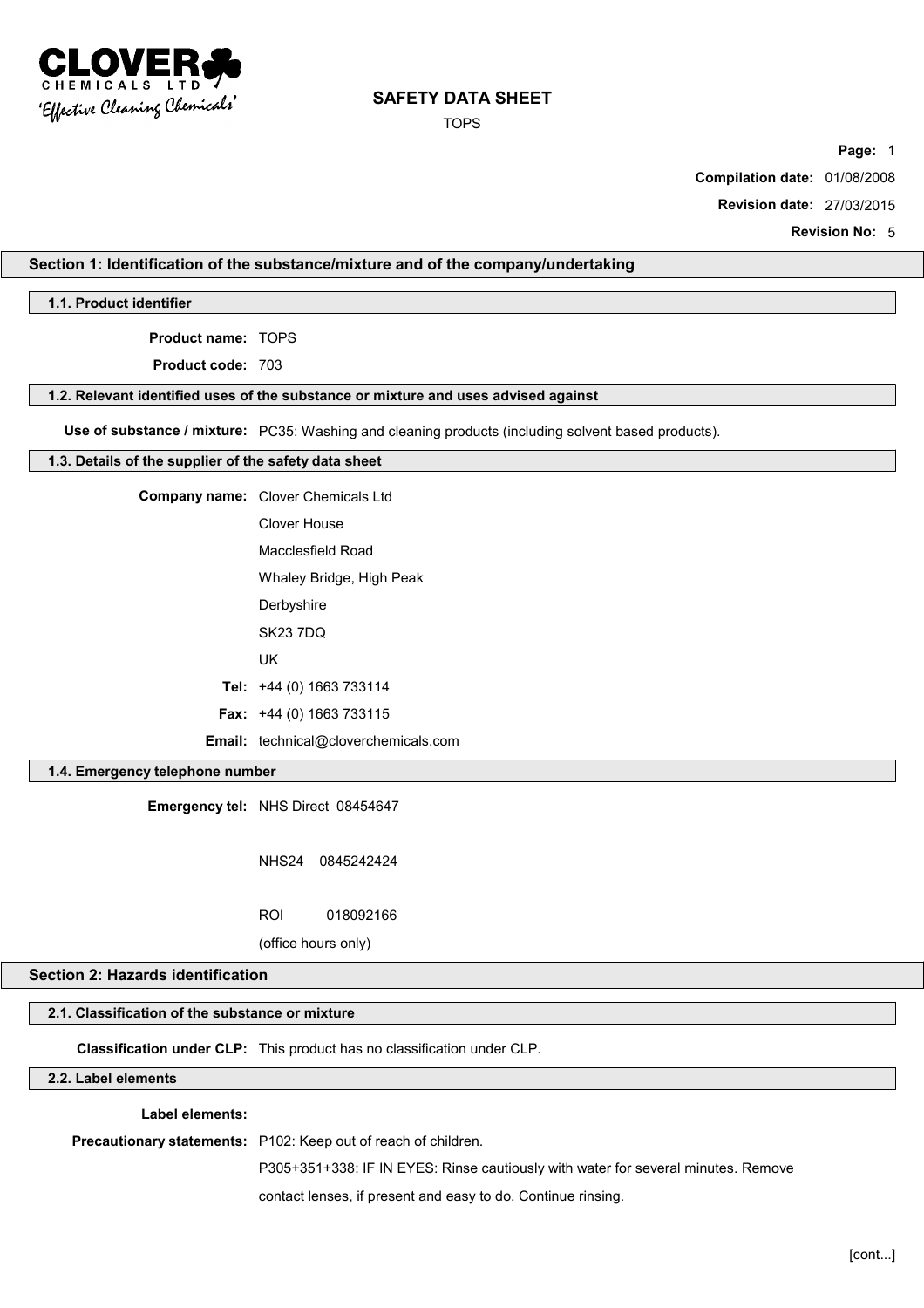## TOPS

#### **Page:** 2

## **2.3. Other hazards**

**Other hazards:** In use, may form flammable / explosive vapour-air mixture.

**PBT:** This product is not identified as a PBT/vPvB substance.

## **Section 3: Composition/information on ingredients**

# **3.2. Mixtures**

#### **Hazardous ingredients:**

3 - BUTOXYPROPAN - 2 - OL

| <b>EINECS</b> | CAS         | 'WEL<br>PB™              | <b>CLP Classification</b>               | Percent |
|---------------|-------------|--------------------------|-----------------------------------------|---------|
| 225-878-4     | 005131-66-8 | $\overline{\phantom{a}}$ | Skin Irrit. 2: H315; Eve Irrit. 2: H319 | 1-10%   |

# **Section 4: First aid measures**

### **4.1. Description of first aid measures**

**Skin contact:** Rinse skin with water.

**Eye contact:** Bathe the eye with running water for 15 minutes. Consult a doctor.

**Ingestion:** Wash out mouth with water. Give 1 cup of water to drink every 10 minutes. Consult a doctor.

#### **4.2. Most important symptoms and effects, both acute and delayed**

**Skin contact:** No symptoms.

**Eye contact:** There may be irritation and redness.

**Ingestion:** No symptoms.

**Inhalation:** No symptoms.

**4.3. Indication of any immediate medical attention and special treatment needed**

**Immediate / special treatment:** Not applicable.

#### **Section 5: Fire-fighting measures**

**5.1. Extinguishing media**

**Extinguishing media:** Water.

**5.2. Special hazards arising from the substance or mixture**

**Exposure hazards:** In combustion emits toxic fumes.

**5.3. Advice for fire-fighters**

**Advice for fire-fighters:** Wear self-contained breathing apparatus. Wear protective clothing to prevent contact with

skin and eyes.

# **Section 6: Accidental release measures**

**6.1. Personal precautions, protective equipment and emergency procedures**

Personal precautions: Refer to section 8 of SDS for personal protection details. Turn leaking containers leak-side up to prevent the escape of liquid.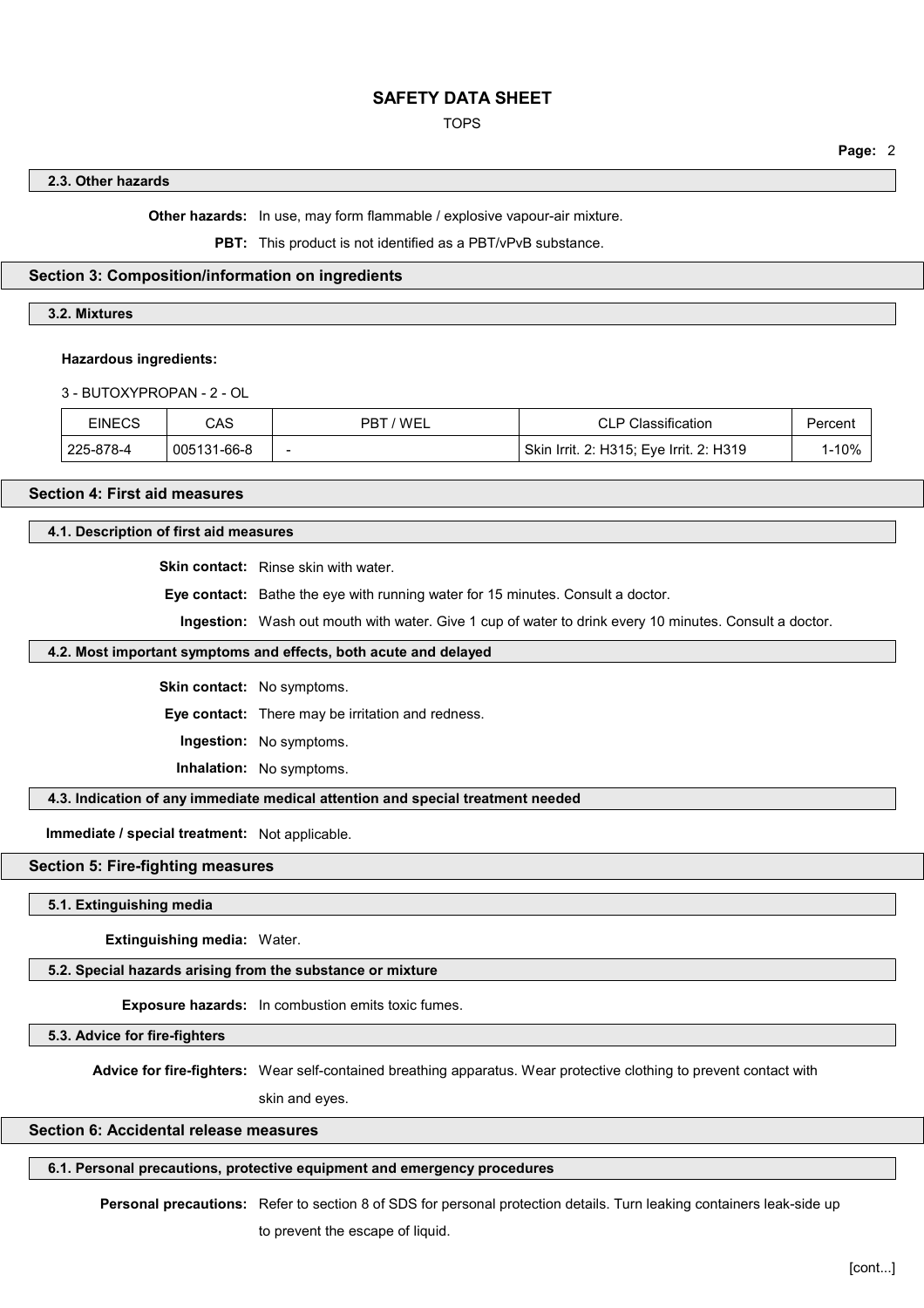#### TOPS

#### **6.2. Environmental precautions**

**Environmental precautions:** Do not discharge into drains or rivers. Contain the spillage using bunding.

#### **6.3. Methods and material for containment and cleaning up**

**Clean-up procedures:** Transfer to a suitable container.

#### **6.4. Reference to other sections**

**Reference to other sections:** Refer to section 8 of SDS.

## **Section 7: Handling and storage**

**7.1. Precautions for safe handling**

#### **7.2. Conditions for safe storage, including any incompatibilities**

**Storage conditions:** Keep container tightly closed.

**Suitable packaging:** Polyethylene. Stainless steel.

**7.3. Specific end use(s)**

**Specific end use(s):** No data available.

## **Section 8: Exposure controls/personal protection**

**8.1. Control parameters**

**Workplace exposure limits:** No data available.

**DNEL/PNEC Values**

**DNEL / PNEC** No data available.

**8.2. Exposure controls**

**Respiratory protection:** Respiratory protection not required.

#### **Section 9: Physical and chemical properties**

## **9.1. Information on basic physical and chemical properties**

| <b>State: Liquid</b>                                 |                                                  |                                              |                               |
|------------------------------------------------------|--------------------------------------------------|----------------------------------------------|-------------------------------|
|                                                      | Colour: Pale green                               |                                              |                               |
|                                                      | <b>Odour:</b> Characteristic odour               |                                              |                               |
| <b>Evaporation rate: Moderate</b>                    |                                                  |                                              |                               |
|                                                      | <b>Oxidising:</b> Non-oxidising (by EC criteria) |                                              |                               |
| <b>Solubility in water: Miscible</b>                 |                                                  |                                              |                               |
|                                                      | <b>Viscosity:</b> Highly viscous                 |                                              |                               |
| Boiling point/range°C: 100                           |                                                  | Melting point/range°C: 0                     |                               |
| <b>Flammability limits %: lower:</b> Not applicable. |                                                  |                                              | <b>upper:</b> Not applicable. |
| <b>Flash point<sup>o</sup>C</b> : Not applicable.    |                                                  | Part.coeff. n-octanol/water: Not applicable. |                               |
| Autoflammability°C: Not applicable.                  |                                                  | Vapour pressure: Not applicable.             |                               |
| <b>Relative density: 0.95 - 1.09</b>                 |                                                  | pH: 7                                        |                               |
| VOC $g/l: 30$                                        |                                                  |                                              |                               |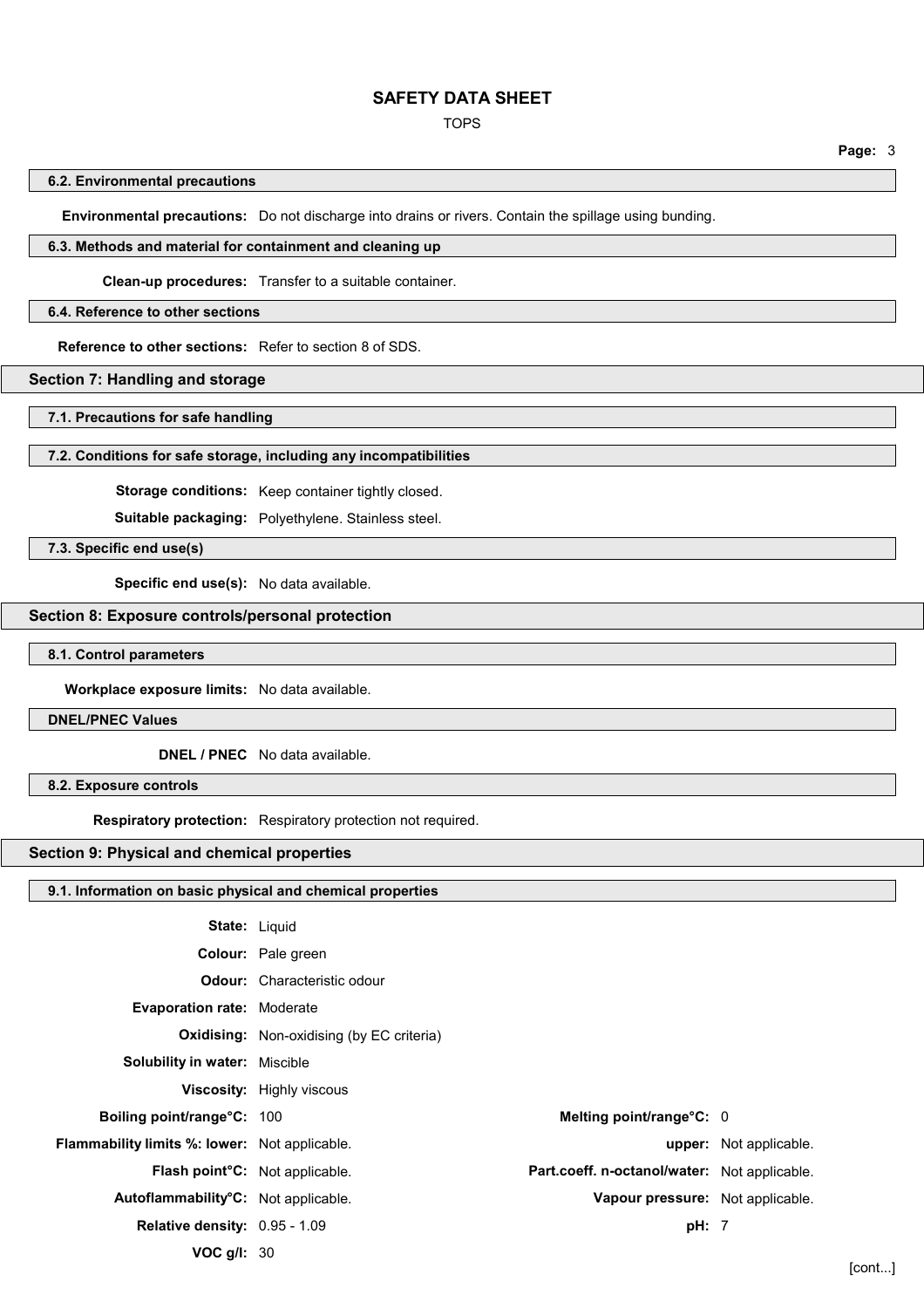TOPS

**Page:** 4

## **9.2. Other information**

**Other information:** No data available.

# **Section 10: Stability and reactivity**

**10.1. Reactivity**

**Reactivity:** Stable under recommended transport or storage conditions.

**10.2. Chemical stability**

**Chemical stability:** Stable under normal conditions.

**10.3. Possibility of hazardous reactions**

**Hazardous reactions:** Hazardous reactions will not occur under normal transport or storage conditions.

**10.4. Conditions to avoid**

**10.5. Incompatible materials**

**10.6. Hazardous decomposition products**

**Haz. decomp. products:** In combustion emits toxic fumes of carbon dioxide.

#### **Section 11: Toxicological information**

#### **11.1. Information on toxicological effects**

**Hazardous ingredients:**

**3 - BUTOXYPROPAN - 2 - OL**

| ORAL       | 2700  |
|------------|-------|
| <b>RAT</b> |       |
| LD50       | mg/kg |

**Toxicity values:** No data available.

**Symptoms / routes of exposure**

**Skin contact:** No symptoms.

**Eye contact:** There may be irritation and redness.

**Ingestion:** No symptoms.

**Inhalation:** No symptoms.

# **Section 12: Ecological information**

**12.1. Toxicity**

### **Hazardous ingredients:**

# **3 - BUTOXYPROPAN - 2 - OL**

|              | 48H FC50<br>550<br>___                       | 1000        | <br>ma/<br>. . |
|--------------|----------------------------------------------|-------------|----------------|
| IPPIES<br>GI | $\sim$ $\sim$ $\sim$<br>96H<br>$\sim$<br>∟∪∪ | 000<br>-560 | ma/l<br>ັ      |